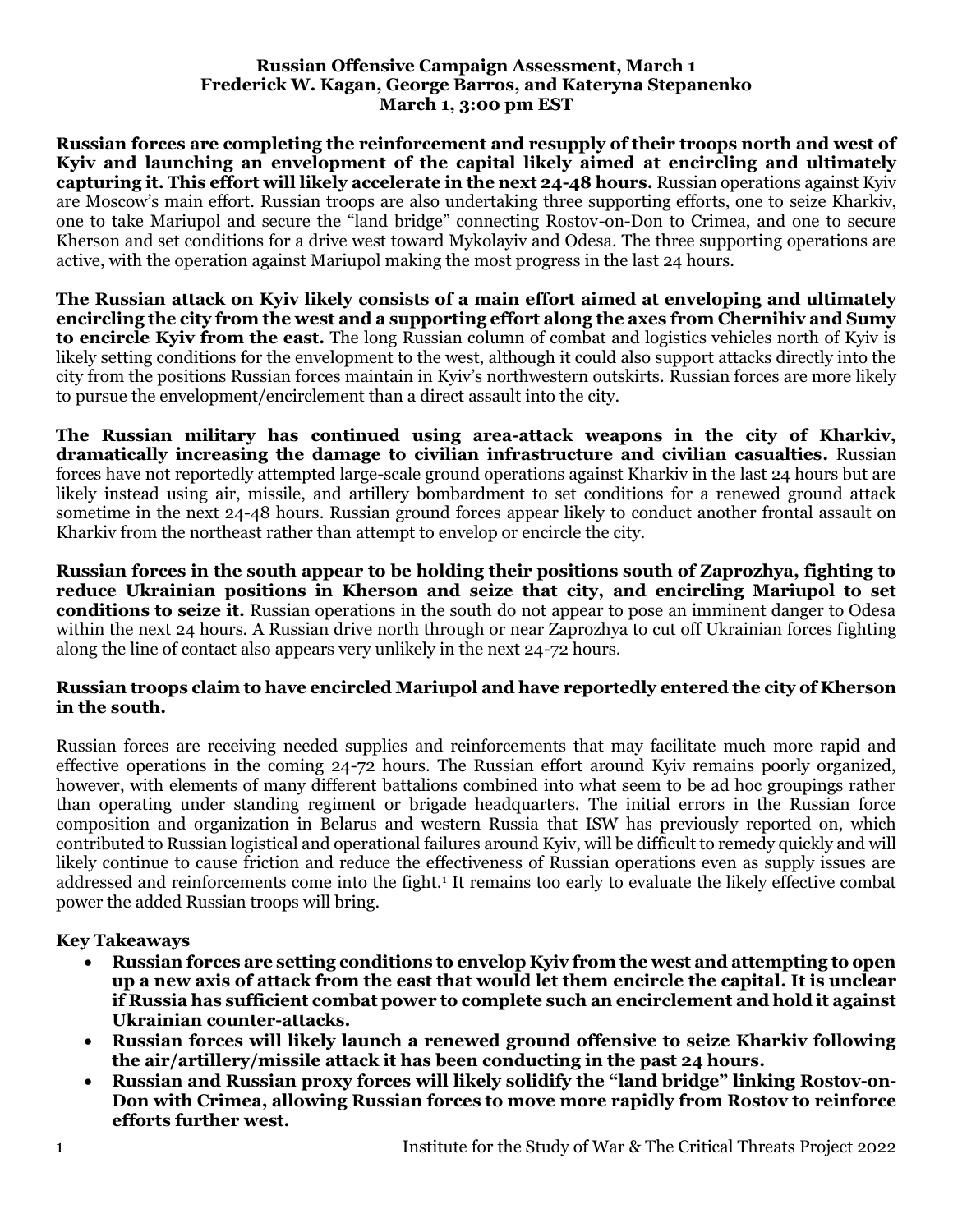- **Russia's successful seizure of Kherson city may allow Russian forces to resume their interrupted drive toward Mykolayiv and Odesa.**
- **Belarusian forces have likely entered the war on Russia's side despite denials by the Belarusian president.**

#### **Russian forces are engaged in four primary efforts at this time:**

- Main effort—Kyiv;
- Supporting effort #1—Kharkiv;
- Supporting effort #2—Mariupol; and
- Supporting effort #3—Kherson and west.

**Main Effort—Kyiv Axis: Russian forces continue to move into position and to resupply in preparation for a likely attempt to envelop Kyiv from the west.<sup>2</sup> Russian operations on this axis consist of a main effort aimed at enveloping and ultimately encircling the city from the west and supporting efforts along the Chernihiv and Sumy axes to encircle it from the northeast and east.**

# **Subordinate main effort west of Kyiv along the west bank of the Dnipro**

- The long column approaching Kyiv from the northwest (on the west bank of the Dnipro) reported by Maxar Technologies consists of numerous trucks and an indeterminate number of combat vehicles. Elements of the 104th Regiment of the 76th Airborne Division based around Pskov are likely accompanying the convoy along with artillery and engineering assets including bridging equipment. Additional combat elements are in defensive positions oriented toward Antonov Airfield in Holstomel according to imagery provided by Maxar Technologies, likely screening the convoy against possible Ukrainian attacks from near the airfield, control of which is contested. ISW is unable to assess the overall combat power in this convoy at publication time. **Reports that the convoy's length grew from 17 to 40 miles are likely inaccurate. A spokesperson from Maxar Technologies has clarified to ISW that Maxar obtained new imagery showing more of the convoy, not the convoy getting longer.**
- Russian forces are present in the northwest outskirts of Kyiv. The Ukrainian Ministry of Defense reported Russian forces looting in areas of Kyiv's western suburbs in Bucha, Hostolmel, and Novy Basaniv on March 1.<sup>3</sup> Ukraine's General Staff reports that Russian forces at unspecified locations near Kyiv have taken up and are fortifying defensive positions, activity consistent with preparations for an encirclement and subsequent siege of the capital.<sup>4</sup> A Maxar spokesperson noted to ISW that imagery shows a significant concentration of Russian forces at Zdvyzhivka, a village on the road between Antonov Airfield and the ring road leading south, along which the long convoy appeared to be driving. These forces could be positioned to attack or secure the airfield, to screen the convoy as it moves past, or both.
- Social media users report Russian tanks present in Makariv, a town on that ring road approximately 30 miles west of the center of Kyiv.<sup>5</sup> The presence of Russian mechanized forces at Makariv suggests that the Russians intend to conduct a relatively deep envelopment of Kyiv, possibly following roads south as far as Fastiv before turning east, although they could choose avenues of approach to the capital further east. A reported Russian airstrike in Fastiv District could support this assessment, although the airstrike was more likely aimed at an ammunition depot in that district.<sup>6</sup> An envelopment or encirclement so far from central Kyiv would require considerable Russian combat power to complete and to maintain against Ukrainian counterattacks. ISW is unable to assess whether Russia has concentrated enough combat power north of Kyiv to complete such an operation.
- Russian efforts within and in the immediate vicinity of Kyiv have reportedly relied on saboteurs and reconnaissance elements, often out of uniform or wearing Ukrainian uniforms, rather than on attacks by regular combat forces.<sup>7</sup>

# **Subordinate Supporting Effort #1—Chernihiv Axis**

• **Russian forces have conducted rocket and missile attacks in the Chernihiv region and appear to be concentrating forces in Belarus for a renewed attack on the city. Chernihiv is**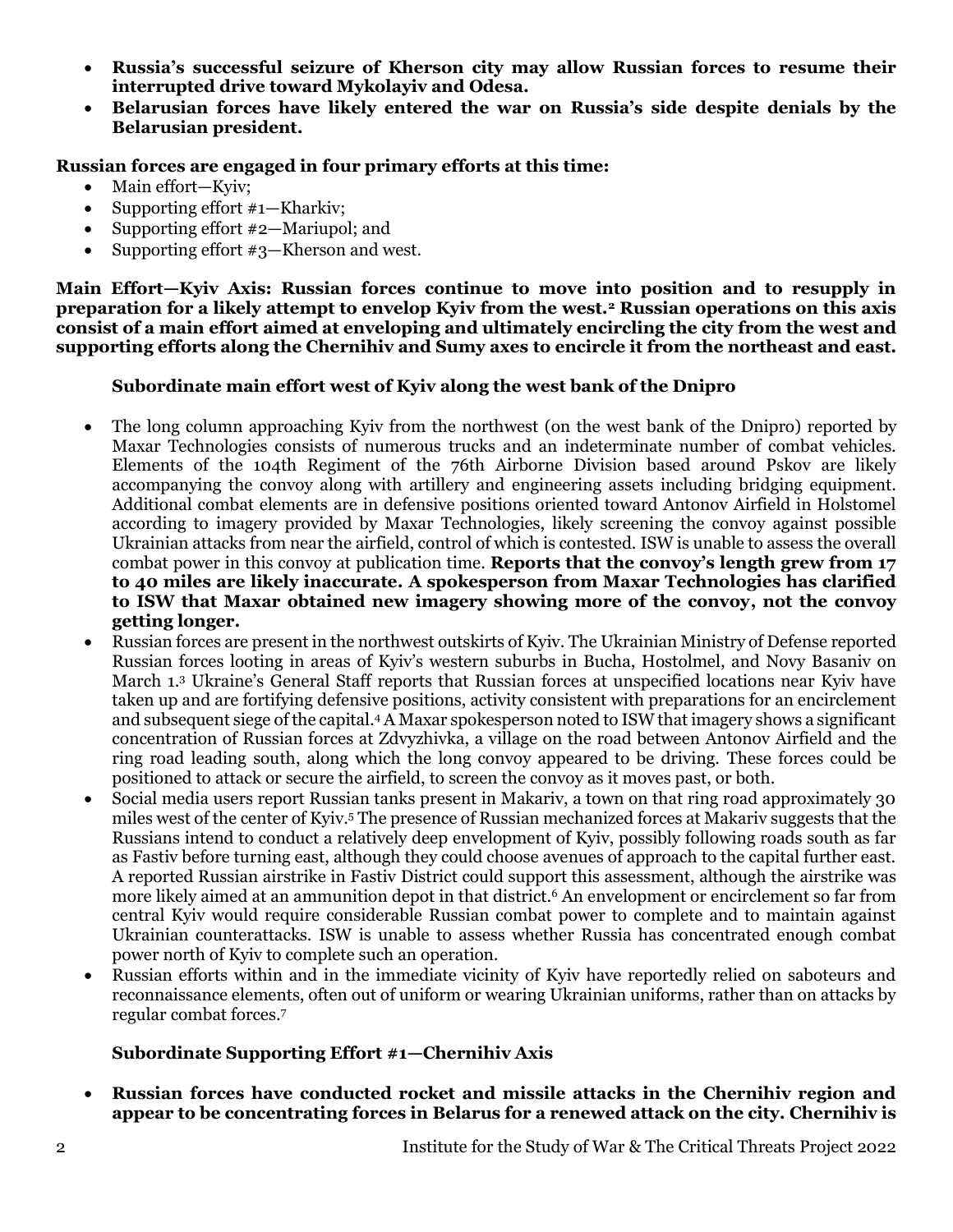**an important road junction on the Desna River, and Russian forces may be focusing on capturing rather than bypassing it to open up the arterial highway leading southwest toward Kyiv on the east bank of the Desna. They did not make much progress in the last 24 hours on this axis but appear to be concentrating reinforcements for renewed efforts in the next 24-48 hours.**

- A column of Russian combat vehicles reportedly moved east from the Chernihiv group of forces toward Bobrovytsya (roughly 65 kilometers northeast of Kyiv) on March 1.<sup>8</sup> This movement is likely an effort to link up with Russian forces from the Sumy axis whose advance had stalled around Nizhyn (roughly 115 kilometers east of Kyiv) as of March 1.
- Russian Iskander missiles reportedly hit the Ukrainian Operational Command North Headquarters and destroyed Ukrainian forces and fuel storage in the Chernihiv Oblast on February 28.<sup>9</sup> The Ukrainian General Staff also reported that Russian troops fired rockets at Chernihiv City on March 1 after failing to take it.<sup>10</sup>
- Ukrainian Territorial Defense authorities claimed on March 1 that Belarusian combat troops have entered Chernihiv Oblast in support of the Russian offensive.<sup>11</sup>
- **Russian forces are continuing to concentrate in Belarus likely to support renewed operations along both the Chernihiv and western Kyiv axes.** Satellite imagery showed at least 63 Russian helicopters at the V. D. Bolshoy Bokov Airfield near Mazyr in Gomel Oblast, Belarus, on February 28.<sup>12</sup> The helicopters appeared to be a mix of attack and transport craft that might be used either to conduct air assault operations or to provide rapid resupply of forward units, as well as direct air attack against Ukrainian positions.<sup>13</sup> Numerous social media reports indicate Russian fixed- and rotary-wing air operations at many locations throughout Belarus, including near Minsk, Baranovichi, Gomel, and Grodno.<sup>14</sup>

# **Subordinate Supporting Effort #2—Sumy Axis (approximately 115 kilometers from Kyiv)**

• **Russian forces on the Sumy axis appear to have concentrated on reducing pockets of Ukrainian resistance in the last 24 hours.** The Ukrainian General Staff reported that Russian troops have encircled Sumy, Lebedyn, and Okhtyrka and have been shelling Okhtyrka heavily.<sup>15</sup> Russian forces do not appear to have made much forward progress on this axis in the last 24 hours.

**Supporting Effort #1—Kharkiv: Russian forces remain unable to seize the city and have apparently concentrated on an air, missile, and artillery bombardment likely intended in part to enable a subsequent renewed ground offensive.** Russian forces have used bombers, tube artillery, multiple-launch rocket systems (MLRS), and reportedly thermobaric weapons against Kharkiv.**<sup>16</sup>** Russian ground forces remain positioned near the city and may commence renewed offensive operations within the next 24-72 hours. The Russian air, artillery, and missile barrage may also be intended to generate panic and reduce the morale of Ukrainian defenders in Kharkiv and elsewhere. It is unlikely to achieve that effect. It is too early to evaluate the likelihood that a renewed Russian ground offensive will succeed in taking the city.

**Supporting Effort #2—Mariupol: Russian forces claim to have completed the encirclement of Mariupol by land and sea on March 1.<sup>17</sup>** The Ukrainian General Staff reported that elements of Russia's 8th Combined Arms Army and proxy forces of the Donetsk People's Republic tried and failed to take Mariupol on March 1.<sup>18</sup> Multiple sources report heavy fighting around the city, but ISW has been unable to verify Russian claims of having encircled it nor identify the forward trace of Russian and proxy positions near it.<sup>19</sup> ISW assesses with low confidence that Russian forces have completed the encirclement of Mariupol and will seek to compel the Ukrainian defenders to surrender or attack to seize it within the coming 24 hours.

**Supporting Effort #3—Kherson and West: Russian forces have likely secured control of Kherson city and are consolidating there before continuing their advance to the west.** Multiple sources reported elements likely of the 7th Airborne Division and SPETSNAZ units throughout Kherson City on March 1, and Ukrainian forces will likely lose control of the city within the next 24-48 hours. 20

# **Immediate items to watch**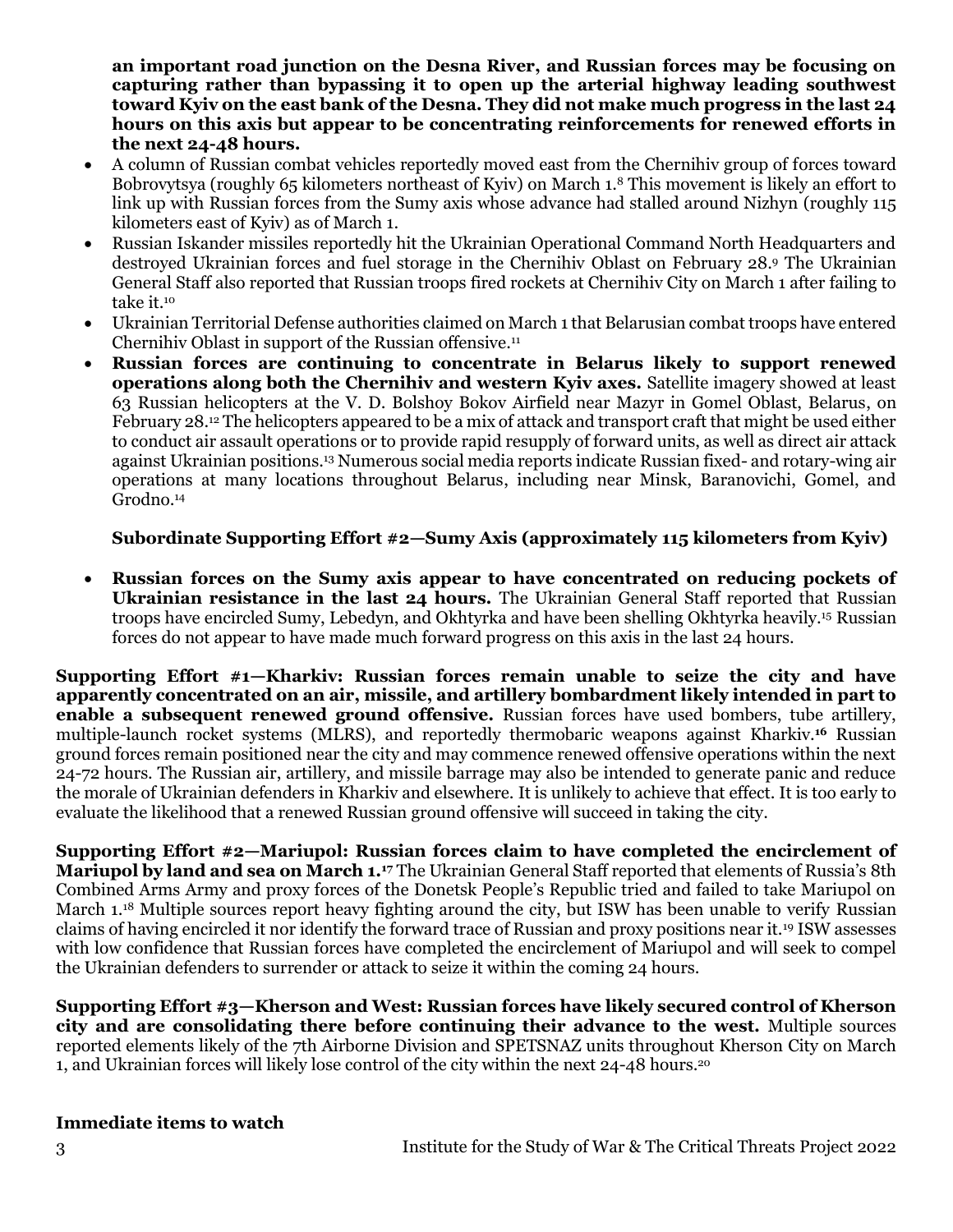- Russian forces maneuvering to the west and southwest of Kyiv to envelop and then encircle it
- Russian forces securing the crossings over the Desna near Chernihiv and/or linking up with forces advancing from the Sumy axis to open a new front against Kyiv from the east
- Belarusian ground forces beginning active participation in the Russian offensive campaign
- Russian ground forces launching an offensive against Kharkiv following the air/missile/artillery attacks
- Russian forces around Kherson resuming their advance toward Mykolayiv and Odesa
- Russian and proxy forces commencing an offensive to take Mariupol
- 1

- https://www.understandingwar.org/sites/default/files/Ukraine%20Invasion%20Forecast%20Series%20Part%201%20IS W%20CT%20December%202021.pdf; https://www.understandingwar.org/backgrounder/russian-offensive-campaignassessment-february-28-2022.
- <sup>2</sup> https://www.facebook.com/GeneralStaff.ua/posts/262194402760312.
- <sup>3</sup> https://www.facebook.com/GeneralStaff.ua/posts/261976762782076.
- <sup>4</sup> https://www.facebook.com/GeneralStaff.ua/posts/262434586069627.
- <sup>5</sup> https://twitter.com/GirkinGirkin/status/1498664725978173446;
- https://twitter.com/aldin\_ww/status/1498665167210569731?cxt=HHwWhoCzjfCBqswpAAAA.
- $6$  https://twitter.com/MVS\_UA/status/1498640307713454082.
- <sup>7</sup> https://www.facebook.com/GeneralStaff.ua/posts/261976762782076;
- https://www.facebook.com/DPSUkraine/posts/28645108026043;
- https://www.facebook.com/CinCAFU/posts/258048646490628.
- <sup>8</sup> https://twitter.com/HN\_Schlottman/status/1498716945121742852;
- https://twitter.com/antiputler\_news/status/1498672846838583304 https://www.unian dot net/war/na-
- chernigovshchine-zasnyali-peredvizhenie-tehniki-okkupantov-video-novosti-donbassa-11723554.html.
- <sup>9</sup> https://twitter.com/RALee85/status/1498580468895293440.
- <sup>10</sup> https://www.facebook.com/GeneralStaff.ua/posts/262194402760312;
- https://www.facebook.com/GeneralStaff.ua/posts/261976762782076.

<sup>11</sup> https://t dot me/suspilnechernihiv/6484, https://gur.gov dot ua/content/spysky-kerivnoho-skladu-viiskovykh-chastynviiskovo-povitrianykh-syl-respubliky-belarus.html;

https://www.facebook.com/DefenceIntelligenceofUkraine/posts/261783329466428

```
12 https://twitter.com/trbrtc/status/1498626050233933828?cxt=HHwWiIC59fucmMwpAAAA;
```
https://twitter.com/RALee85/status/1498632085308850180?cxt=HHwWiICy3aD8mswpAAAA.

```
13 https://twitter.com/trbrtc/status/1498626050233933828?cxt=HHwWiIC59fucmMwpAAAA;
```
https://twitter.com/RALee85/status/1498632085308850180?cxt=HHwWiICy3aD8mswpAAAA

<sup>14</sup> https://twitter.com/MotolkoHelp/status/1498616685137383425?cxt=HHwWgsCywez7k8wpAAAA,

https://twitter.com/MotolkoHelp/status/1498616685137383425?cxt=HHwWgsCywez7k8wpAAAA,

https://twitter.com/MotolkoHelp/status/1498619422818377728?cxt=HHwWgIC56ZmblcwpAAAA, https://twitter.com/MotolkoHelp/status/1498636603719360513,

```
https://twitter.com/MotolkoHelp/status/1498408815183683587?cxt=HHwWhoCz1Zy4tcspAAAA, 
https://twitter.com/MotolkoHelp/status/1498309916662059012?cxt=HHwWiMCyocm7iMspAAAA, 
https://twitter.com/MotolkoHelp/status/1498347169975312391,
```
https://twitter.com/MotolkoHelp/status/1498643726356426756?cxt=HHwWiMC9pe2hoMwpAAAA <sup>15</sup> https://www.facebook.com/GeneralStaff.ua/posts/262194402760312;

https://twitter.com/HN\_Schlottman/status/1498318643574226952?cxt=HHwWkICy6cW3jMspAAAA, https://twitter.com/verkhovna\_rada/status/1498531224096288770;

https://twitter.com/michaelh992/status/1498515281165135872?cxt=HHwWgMC9ha7t5cspAAAA.

https://www.understandingwar.org/sites/default/files/Putin%27s%20Likely%20Course%20of%20Action%20in%20Ukrai ne%20Updated%20Course%20of%20Action%20Assessment%20ISW%20CTP%20%282%29.pdf;

https://www.understandingwar.org/sites/default/files/Ukraine%20Invasion%20Forecast%20Series%20Part%202%20IS W%20CT%20December%202021.pdf;